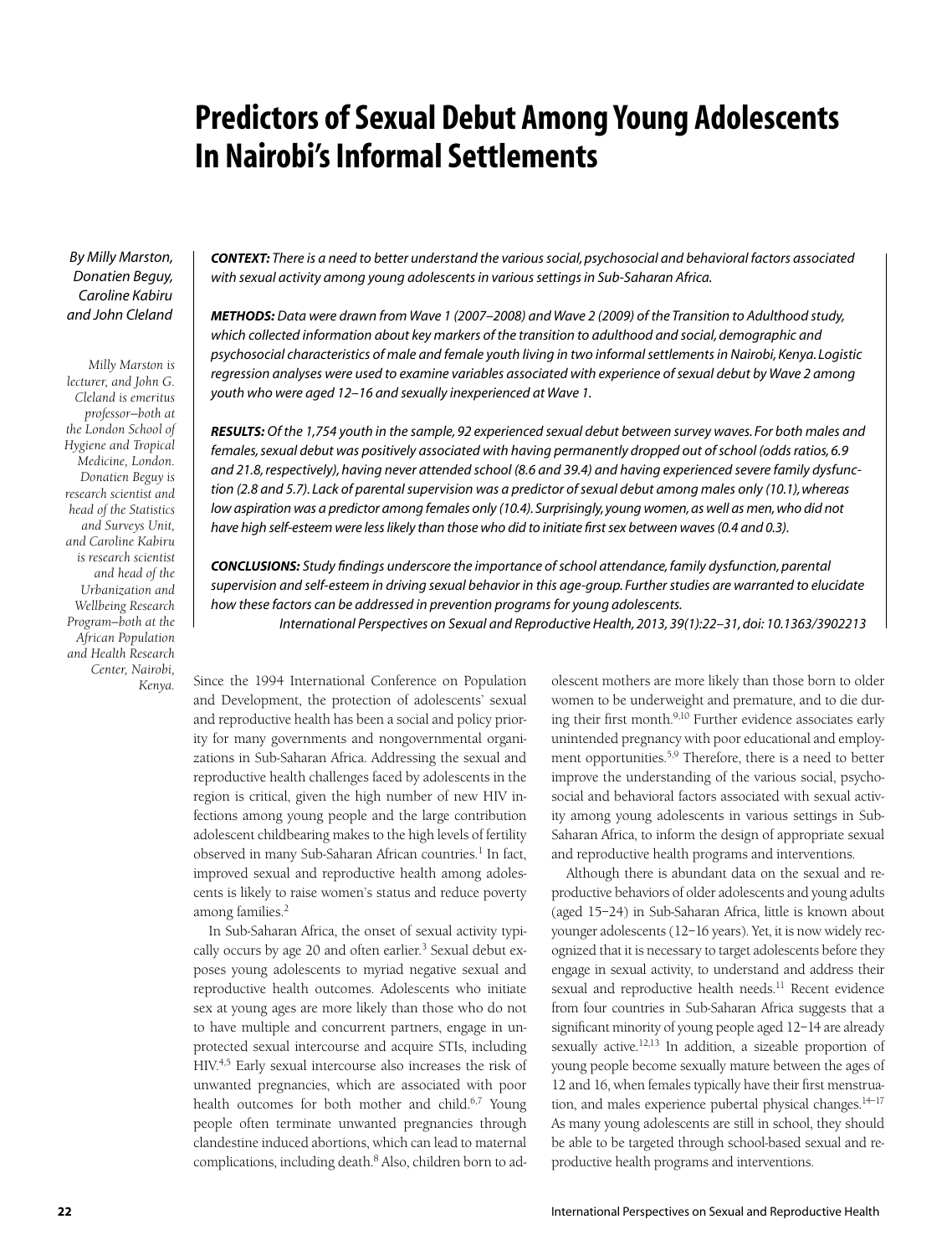This article, therefore, seeks to contribute to the scant literature on young adolescents in Sub-Saharan Africa by examining the transition to first sex among males and females aged 12–16 living in two informal settlements, or slums, in Kenya's capital city of Nairobi. Living in a slum is a threat to young people's development, as it increases their risk of HIV infection, risky sexual behaviors, early childbearing, and other adverse sexual and reproductive health outcomes.12,18,19

It is important to have a better understanding of young adolescents' sexual behavior to inform policies and programs designed to improve sexual and reproductive health outcomes. Using a modified version of the protection-risk conceptual framework developed by Jessor et al.,20–24 we examine factors associated with sexual debut among young adolescents living in such deprived environments. Unlike previous research, this study uses longitudinal data, which allows us to control for temporal ordering. Data collected at baseline are used to explain events that occurred by the subsequent wave. Much of the existing literature on factors that influence sexual behaviors among youth in Sub-Saharan Africa is based on a demographic or health point of view. In addition, we use a psychological and developmental perspective that accounts for a wide range of individual, family and behavioral variables.

### **Theoretical framework**

Our conceptual framework stems from the paradigm that, during adolescent development, events that mark the transition to adulthood—including initiating sexual intercourse, getting a job and having children—are tolerated at older ages, but socially proscribed at earlier ages. The experience of these events at early ages is, therefore, seen as a departure from social norms, and could be considered problem behavior. Jessor et al.20–24 developed the Problem Behavior Theory, which provides a comprehensive framework to explain behaviors such as drug use, alcohol abuse, delinquency and early sexual debut in the United States.<sup>23</sup> The theory posits that two groups of common psychosocial root causes drive engagement in problem behaviors. Protective factors are negatively associated with problem behaviors, because they provide models or a supportive environment for conventional behavior and controls against problem behavior. Risk factors, on the other hand, increase the chances of engaging in problem behaviors, and include models for unconventional behavior, <sup>22,23,25-27</sup> opportunities for deviant behavior, and greater personal vulnerability to engaging in unconventional behavior.

So far, the framework has been successfully applied and adapted to explain a wide range of deviant behaviors among adolescents in various contexts and subgroups beyond the United States, where it was developed.28–30 The Problem Behavior Theory has been shown to account for significant portions of variance in problem behavior among adolescents in the United States and elsewhere.22,23,25,27,31 Given the adverse health, social and economic consequences ascribed to sexual debut as a young adolescent, we posit that it can be qualified as problem behavior. Therefore, the framework is relevant to the study of sexual debut among adolescents aged 12–16 living in Nairobi's informal settlements.

We hypothesize sexual debut to be associated with family composition and characteristics, personal characteristics, school attendance and participation in social groups among both young men and young women. In terms of family characteristics, we expect absence of parental figures, low family supervision, marital breakdown and violence, and sibling risk behavior to be risk factors for early sexual debut. Among personal traits, non-Muslim religion, low religiosity, low personal aspirations for schooling and employment, and self-reported delinquent behavior (e.g., fighting and stealing) will likely be positively associated with sexual debut as well. We hypothesize that nonattendance at school and low social participation will be risk factors for males and females, and that high self-esteem will be a risk factor for males, but not females, because of enhanced confidence in seeking sexual partners.<sup>32</sup>

# **METHODS Setting**

This study was conducted in two informal settlements, or slums, in Nairobi: Korogocho and Viwandani. Overall, an estimated 60–70% of the population in Nairobi live in slums or slumlike conditions,  $33$  and in 2009, more than one-third of residents in Korogocho and Viwandani were living below the poverty line.<sup>34</sup> These settlements are characterized by limited access to health, education and other social services and amenities; poor housing, sanitation and infrastructure; high rates of unemployment, HIV and substance use; and pervasive violence, including sexual and gender-based violence.19,35–37 In addition, slum residents tend to have inadequate knowledge of contraception, as well as limited access to family planning services.<sup>38</sup>

Although the settlements are characterized by the extreme deprivation and challenges described above, many people are drawn to them from elsewhere in Kenya, because of their proximity to the capital's center and availability of low-cost housing, which has led to their rapid growth. The two study sites have many commonalities, although there are marked differences between them. Korogocho—one of the city's most congested slums—is home to residents who have lived there for years. On the other hand, Viwandani, which is located in the city's industrial area, attracts a youthful, highly mobile migrant population seeking employment in local industry.

## **Data and Sample**

We used data from the Transition to Adulthood study, which investigated protective and risk factors of youth aged 12–24 in Korogocho and Viwandani, and how such factors influence young people's transition to adulthood. The study design has been described elsewhere.<sup>39,40</sup> Briefly, the study was nested in the Nairobi Urban Health and Demographic Surveillance System (NUHDSS), a longitu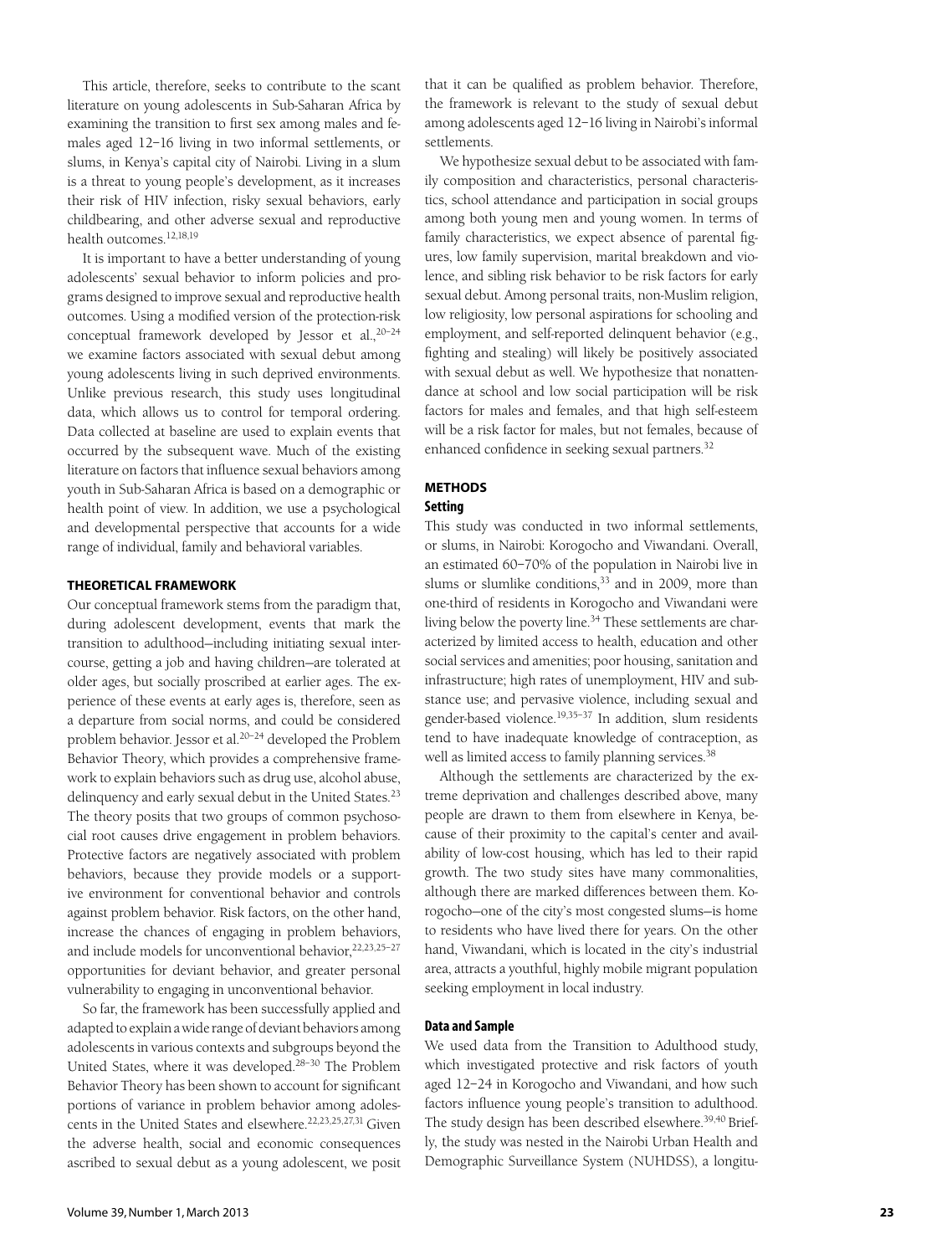dinal platform set up in 2002 by the African Population and Health Research Center to collect and monitor health and demographic data from residents living in the two settlements. A sample of youth aged 12–22 were randomly selected for interview from NUHDSS household records. All respondents gave signed or verbal consent before being interviewed; consent was required from a parent or guardian for youth aged 12–17. Ethical clearance for the study was obtained from the Kenya Medical Research Institute's ethical review board.

Overall, 4,058 young people were interviewed during the survey's first wave, conducted between October 2007 and June 2008, and 2,674 adolescents were interviewed during the second wave, conducted between March and August, 2009. Time between interviews ranged from 0.8 to 1.8 years. In both waves, participants were surveyed in their homes by trained interviewers using a fully structured instrument; interviews were conducted in Swahili, the common language in the settlements. Questions were social, demographic and psychosocial in nature, and related to key markers of transition to adulthood, such as schooling, employment, sexual intercourse, marriage and parenthood.

#### **Measures**

Our outcome—early sexual debut—measured respondents' reporting at Wave 1 that they had never had sex and then their reporting at Wave 2 that they had had sex. We defined early sex as intercourse before age 18—the age of legal adulthood in Kenya. This cutoff also takes into account the median age at first sex, which on the basis of data from the 2008–2009 Kenyan Demographic and Health Survey<sup>41</sup> and preliminary analyses of the timing of first sex in the Transition to Adulthood study is approximately 18 years. Consequently, by restricting our sample to the group of sexually inexperienced youth aged 12–16 at Wave 1, we were able to capture those who first had sex between waves, when they were aged 13–17.

We included several social and demographic variables, all captured at Wave 1. Age was measured as a continuous variable; sex, settlement of residence and Muslim religion were dichotomous variables. School attendance was a categorical variable with response options "always in school," "dropped out," "restarted" and "never in school." Also included were questions on whether the respondent had a mother or father figure in his or her life.

In addition, nine psychosocial measures were constructed on the basis of Jessor's theoretical framework $42$ and adapted to reduce the number of parameters. Those that were binary were made into categorical variables, and those that were scaled were combined into composite measures, using a unidimensional factor analytic model; internal consistency was assessed using alpha reliability (Kuder–Richardson Formula 20 for dichotomous variables and Cronbach's alpha reliability coefficients for others).<sup>43</sup> As most of the scaled variables did not follow a normal distribution and were in some cases highly skewed, they were grouped using appropriate cut points. Categorization also allowed a dummy category to be created when measures were not applicable for some respondents, for example "no guardian" for the family supervision measure.

The first psychosocial measure—delinquent behavior was created from questions asking how many times in the four months prior to the survey respondents had engaged in certain activities (e.g., started a fight with a peer, took or tried to take something that belongs to someone else, delivered or sold drugs or alcohol). Response options were "never," "once" or "more than once"; Cronbach's alphas were 0.67 for males and 0.59 for females. A measure of family supervision was based on respondents' perception of how often their parents or guardians know about such things as where and with whom they spend time, and how they spend their money (1="never know" to 3="always know"); Cronbach's alphas for males and females were 0.87 and 0.84, respectively. Religiosity was based on four questions about the importance of God, prayer, and religious teachings and beliefs (1="not important" to 4="very important"); Cronbach's alphas were 0.77 for males and 0.74 for females. A personal aspirations measure was created from questions asking how important respondents believed it is to finish secondary school, go to university and have a good job (1="not important" to 4="very important"); Cronbach's alphas were 0.71 for males and 0.74 for females. Parental support was based on six questions, such as "How often does your father/father figure teach you things you didn't know?" and "How often does your mother/mother figure try to help you when you need something?" (1="never" to 5="all the time"); Cronbach's alphas for males and females were 0.63 and 0.58, respectively. A categorical measure of sibling risk behavior was created from dichotomous questions of whether respondents' siblings had ever had premarital sex, smoked cigarettes, or used alcohol or drugs. Family dysfunction was measured by six dichotomous questions, such as "In the past three months has your family/household suffered because your parent(s)/guardian(s) were out of a job?" and "Has a parent or other adult living in your home ever hit you hard enough to cause injury?" (Kuder–Richardson Formula 20 coefficients, 0.63 for males and females). A self-esteem measure was based on five questions asking respondents their perceptions about how well they get along with peers and live up to others' expectations of them, how able they are to do well in school, how attractive they are and how satisfied they are with themselves overall.\* Response options were on a four-point scale that ranged from "very" to "not at all"; Cronbach's alphas were 0.62 for males and 0.61 for females. Finally, social participation was measured by whether respondents belonged to such groups as a religious club, sports team or choir.

<sup>\*</sup>The self-esteem scale includes variables with general self-perceptions, as well as perceptions that are more domain-specific. We carefully examined these sets of variables separately in the models, as well as together as a scale. Each individual variable works in the same direction with varying levels of significance, but with no changes to the results of other variables in the model. Therefore, for brevity of style, we include them in a single self-esteem scale.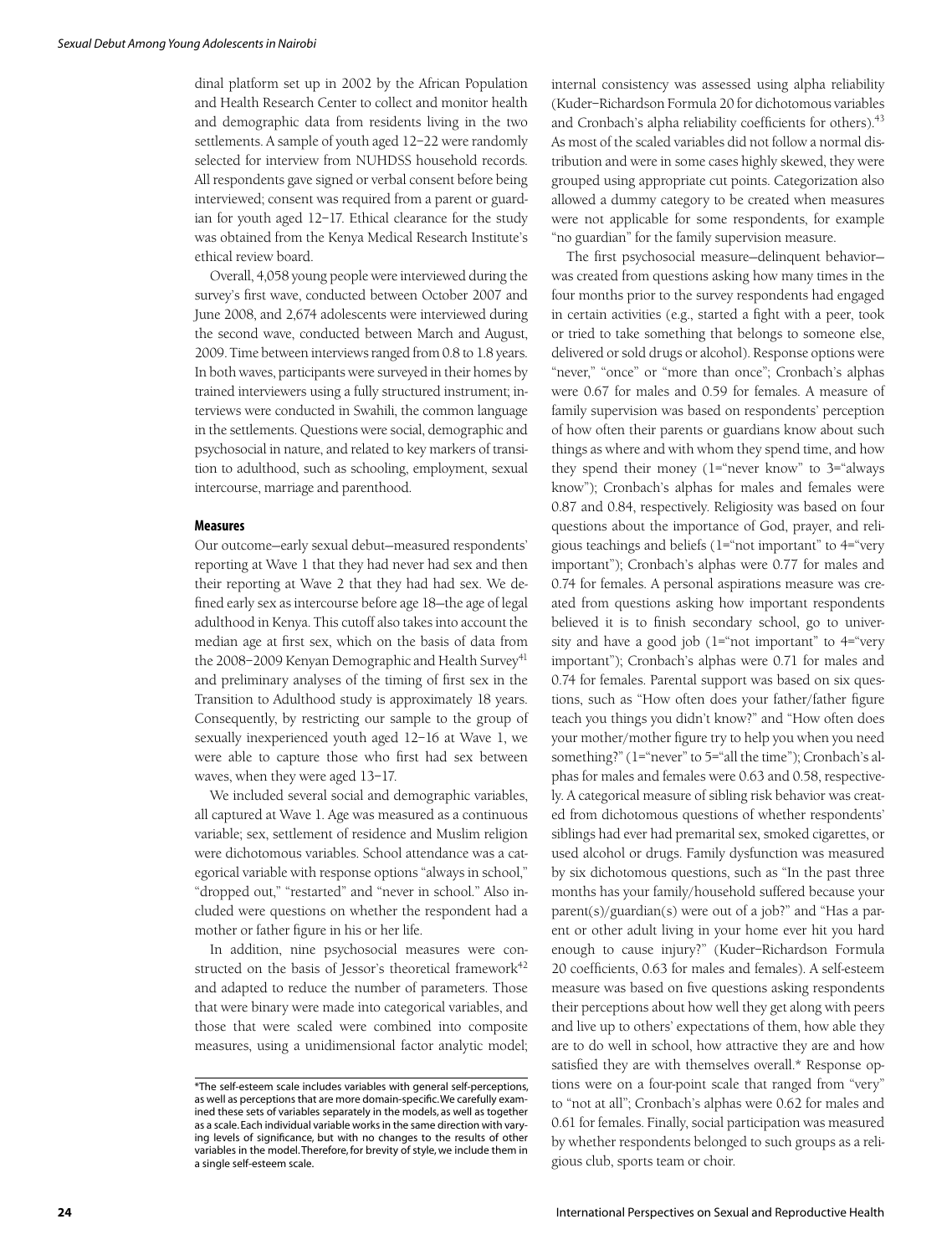Several measures of peer influence were included: whether respondents knew if any close friends had been kissed, had been fondled or had had sex, and whether friends approved of drugs or alcohol. In an exploratory analysis, however, these measures were not found to be associated with early first sex and were excluded from the main analysis.

#### **Analysis**

For our analyses, we restricted the sample to sexually inexperienced youth aged 12–16 at Wave 1 who also completed an interview at Wave 2. Of the 1,894 adolescents aged 12–16 interviewed at Wave 1, 1,754 reported never having had sexual intercourse. Seventy percent (638 males and 591 females) were reinterviewed at Wave 2; non-Muslims, youth not in school and females who had experienced family dysfunction were less likely to be reinterviewed, but in other regards, loss to follow-up did not significantly affect sample composition.

All analyses were stratified by sex and conducted using Stata 11.1. We used multivariable logistic regression analyses to investigate associations between early sexual debut and social, demographic and psychosocial variables. Crude odd ratios were calculated for individual variables

separately and assessed. One variable—parental support—was not associated with sexual debut, and was not included in the adjusted models because of problems of collinearity. Models were run with social and demographic variables and all other psychosocial variables separately before a final adjusted model with all variables was run.

Forced or coercive sex may play a role in early sexual debut among females. Thus, we repeated our analyses among only the young women in our sample who had been willing at first sex. In addition, in the absence of accurate information on the dates of school discontinuation and sexual debut, an association between school attendance and sexual debut would be causally ambiguous, insofar as sexual experience may result in pregnancy and forced school dropout. To examine this more closely, we conducted analyses among all females, excluding those who reported becoming pregnant between waves.

#### **RESULTS**

Among the overall sample of young adolescents, more than half of males and females were from the Viwandani slum (56% and 53%, respectively; Table 1). The vast majority were not Muslim (84% and 87%) and had always attended school (83% and 84%). Virtually all youth (98%)

*TABLE 1.Percentage distribution of youth aged 12–16 in two informal settlements, by selected characteristics, according to gender, Transition to Adulthood Study, Nairobi, Kenya, 2007–2009*

| Characteristic                              | Males<br>$(N=638)$ | Females<br>$(N=591)$           | Characteristic                                                | Males<br>$(N=638)$ | Females<br>$(N=591)$ |
|---------------------------------------------|--------------------|--------------------------------|---------------------------------------------------------------|--------------------|----------------------|
| <b>Residence</b>                            |                    |                                | <b>Religiosity</b>                                            |                    |                      |
| Korogocho (ref)                             | 44.5               | 47.6                           | Important/very important (ref)                                | 78.2               | 85.2                 |
| Viwandani                                   | 55.5               | 52.5<br>Somewhat/not important |                                                               | 13.9               | 11.9                 |
|                                             |                    |                                | No religion                                                   | 7.9                | 2.9                  |
| <b>Muslim</b>                               |                    |                                |                                                               |                    |                      |
| No (ref)                                    | 83.5               | 86.8                           | <b>Personal aspirations</b>                                   |                    |                      |
| Yes                                         | 16.5               | 13.2                           | Very important (ref)                                          | 94.0               | 94.9                 |
|                                             |                    |                                | Quite/not important                                           | 6.0                | 5.1                  |
| <b>School attendance</b>                    |                    |                                |                                                               |                    |                      |
| Always in school (ref)                      | 82.9               | 83.9                           | <b>Parental support</b>                                       |                    |                      |
| Dropped out                                 | 8.6                | 7.8                            | >half the time                                                | 79.8               | 88.7                 |
| Restarted                                   | 4.2                | 4.1                            | <half td="" the="" time<=""><td>19.3</td><td>10.5</td></half> | 19.3               | 10.5                 |
| Never in school                             | 4.2                | 4.2                            | No parent                                                     | 0.9                | 0.9                  |
| Is there anyone like a father in your life? |                    |                                | Sibling risk behavior                                         |                    |                      |
| Yes (ref)                                   | 77.9               | 79.7                           | No smoking or sex (ref)                                       | 65.8               | 68.0                 |
| No                                          | 22.1               | 20.3                           | Smoking/sex                                                   | 10.8               | 8.5                  |
|                                             |                    |                                | Don't know                                                    | 19.8               | 21.7                 |
| Is there anyone like a mother in your life? |                    |                                | No sibling                                                    | 3.6                | 1.9                  |
| Yes (ref)                                   | 97.5               | 98.3                           |                                                               |                    |                      |
| No                                          | 2.5                | 1.7                            | <b>Family dysfunction</b>                                     |                    |                      |
|                                             |                    |                                | Low (ref)                                                     | 59.1               | 60.5                 |
| <b>Delinguent behavior</b>                  |                    |                                | Middle                                                        | 30.7               | 29.7                 |
| None (ref)                                  | 49.2               | 64.1                           | High                                                          | 10.2               | 9.7                  |
| $\geq$ once                                 | 50.8               | 35.9                           |                                                               |                    |                      |
|                                             |                    |                                | Self-esteem                                                   |                    |                      |
| <b>Family supervision</b>                   |                    |                                | High (ref)                                                    | 51.4               | 53.3                 |
| Always (ref)                                | 27.5               | 38.8                           | Medium/low                                                    | 48.6               | 46.7                 |
| Sometimes                                   | 57.6               | 56.0                           |                                                               |                    |                      |
| Never                                       | 13.5               | 4.9                            | <b>Social participation</b>                                   |                    |                      |
| No guardian                                 | 1.4                | 0.3                            | No groups (ref)                                               | 17.2               | 20.8                 |
|                                             |                    |                                | $\geq$ 1 groups                                               | 82.8               | 79.2                 |
| Total                                       | 100.0              | 100.0                          | <b>Total</b>                                                  | 100.0              | 100.0                |

*Notes:* ref=reference group. na=not applicable. Percentages may not add to 100.0 because of rounding. Religiosity measures respondents' perception of the importance of God, prayer, and religious teachings and beliefs. Personal aspirations measures respondents' perception of the importance of their finishing secondary school, going to university and having a good job. Self-esteem measures respondents' feelings of how well they get along with peers and live up to others' expectations of them, how able they are to do well in school, how attractive they are and how satisfied they are with themselves overall.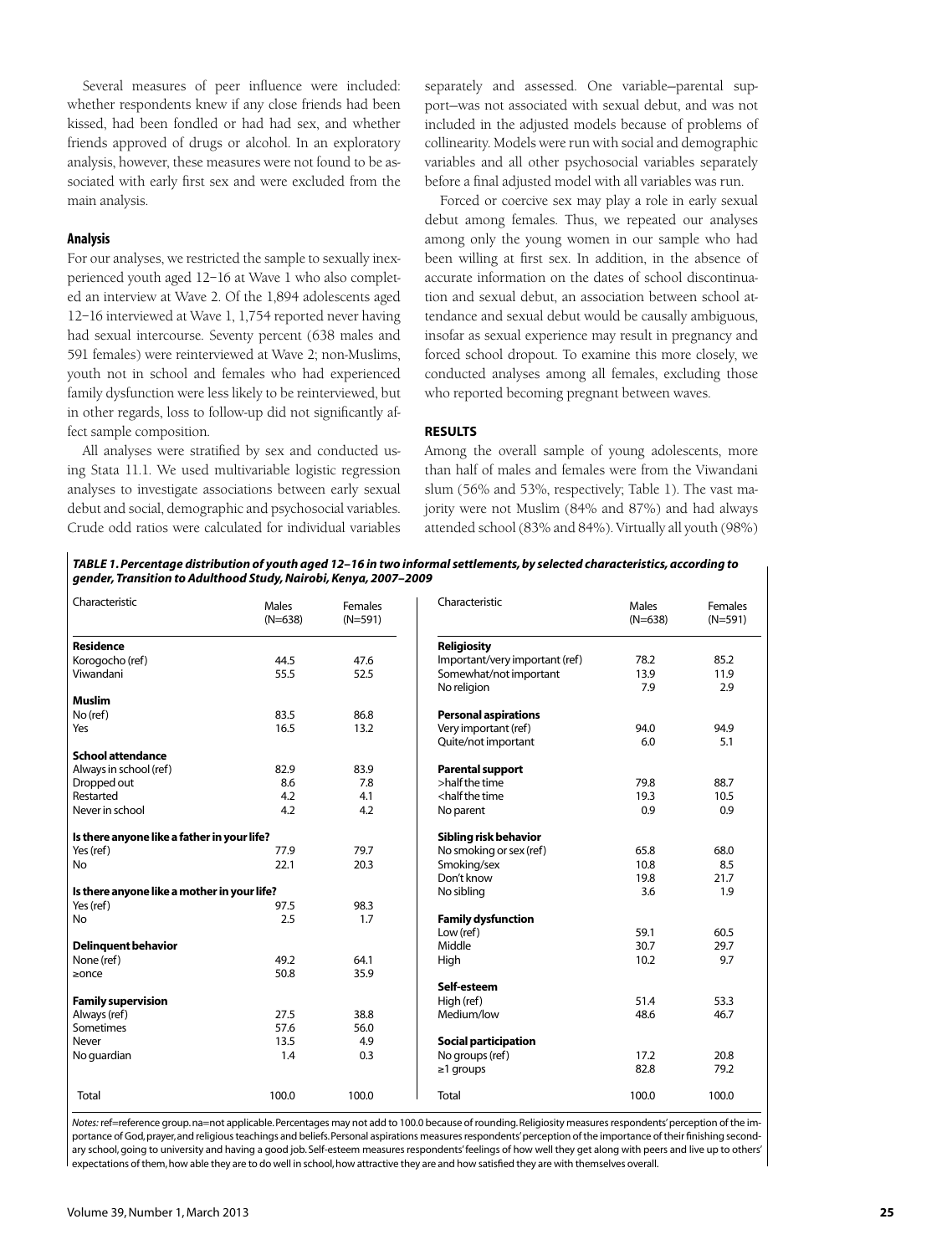Ï

| TABLE 2. Percentage distribution of youth who experienced  |
|------------------------------------------------------------|
| early sexual debut, by selected characteristics, according |
| to aender                                                  |

| Characteristic                        | Male<br>$(N=53)$ | Female<br>$(N=39)$ |  |  |  |
|---------------------------------------|------------------|--------------------|--|--|--|
| <b>Relationship to first partner</b>  |                  |                    |  |  |  |
| Husband/wife                          | 0.0              | 7.7                |  |  |  |
| Live-in partner                       | 1.9              | 0.0                |  |  |  |
| Noncohabiting boy/girlfriend          | 86.8             | 87.2               |  |  |  |
| Casual acquaintance                   | 9.4              | 0.0                |  |  |  |
| Other                                 | 1.9              | 5.1                |  |  |  |
| <b>Relative age of partner</b>        |                  |                    |  |  |  |
| Younger                               | 34.0             | 0.0                |  |  |  |
| Same age                              | 45.3             | 10.3               |  |  |  |
| 1-9 years older                       | 15.1             | 64.1               |  |  |  |
| $\geq$ 10 years older                 | 0.0              | 10.3               |  |  |  |
| Older, but don't know difference      | 1.9              | 10.3               |  |  |  |
| Don't know                            | 3.8              | 5.1                |  |  |  |
| <b>Reason for first sex</b>           |                  |                    |  |  |  |
| Married                               | 1.9              | 7.7                |  |  |  |
| Natural feeling                       | 77.4             | 71.8               |  |  |  |
| Partner insisted                      | 5.7              | 5.1                |  |  |  |
| Influence of friends                  | 13.2             | 0.0                |  |  |  |
| Forced                                | 0.0              | 15.4               |  |  |  |
| Don't know                            | 1.9              | 0.0                |  |  |  |
| <b>Willingness at first sex</b>       |                  |                    |  |  |  |
| Very                                  | 77.4             | 51.3               |  |  |  |
| Somewhat                              | 20.8             | 30.8               |  |  |  |
| Not at all                            | 1.9              | 18.0               |  |  |  |
| <b>Contraceptive use at first sex</b> |                  |                    |  |  |  |
| None/traditional method               | 61.5             | 63.2               |  |  |  |
| Condom                                | 38.5             | 34.2               |  |  |  |
| Other modern method                   | 0.0              | 2.6                |  |  |  |
| Total                                 | 100.0            | 100.0              |  |  |  |

*Note:* Percentages may not add to 100.0 because of rounding.

had someone like a mother in their life, whereas fewer (78–80%) had someone like a father. Half of males and 64% of females had not engaged in delinquent behaviors in the previous four months. When asked how often their parents or guardians know how they spend their time and money, 28% of males said always, 58% sometimes and 14% never; for females, the proportions were 39%, 56% and 5%. Religiosity was high, as were personal aspirations, with 78–95% of youth reporting religion and aspirations as being important or very important. Two-thirds of youth (66% of males and 68% of females) did not have a sibling who engaged in risk behaviors; 59–61% reported low family dysfunction. Just over half of males and females reported having high self-esteem (51% and 53%). Social participation was common: Eighty-three percent of males and 79% of females reported belonging to at least one social group, and 45% reported belonging to two or more (not shown).

Between Waves 1 and 2, 53 males and 39 females initiated sexual intercourse. Among the young women, 10 had gotten married or begun cohabiting, and 18 had become pregnant. Eighty-seven percent each of males and females reported that their first sexual partner was a noncohabiting boyfriend or girlfriend (Table 2). The vast majority (85%) of females had partners who were older, whereas

the majority (79%) of males had younger or same-aged partners. The most commonly reported reason for first sex among males and females was "natural feeling" (77% and 72%, respectively); the next most common reason among young men was peer pressure (13%) and among young women was having been forced (15%). Eighteen percent of females were not at all willing at first sex; the proportion among males was 2%. Three in five young people reported using no method of protection at first sex.

In the unadjusted logistic regression models for males, most variables were found to be associated with early sexual debut at at least the 90% confidence level (Table 3): age, Muslim religion, school attendance, presence of a father figure, family supervision, religiosity, personal aspirations, sibling risk behavior, family dysfunction and social participation. In the final adjusted model, several factors other than age were positively associated with early sexual debut. Young men who had permanently dropped out of school and those who had never attended were more likely than those who had always attended school to have initiated first sex between waves (odds ratios, 6.9 and 8.6, respectively). In addition, males who reported not having a guardian had greater odds of sexual debut than those who reported that their parents or guardians always knew about their activities (10.1). Young men from families with severe dysfunction had greater odds of sexual debut than did those from families with low dysfunction (2.8). However, having medium or low self-esteem and belonging to at least one social group were each negatively associated with initiating sex (0.4 each).

For females, age, Muslim religion, school attendance, presence of a mother figure, delinquent behavior, family supervision, personal aspirations, sibling risk behavior and family dysfunction were associated with early sexual debut at the 90% confidence level (Table 3). In the final adjusted model, having permanently dropped out of school and not having ever attended school were strongly and positively associated with initiating sex among young women (odds ratios, 21.8 and 39.4, respectively). In addition, females who reported that their personal aspirations were not very important or that their family had high dysfunction also had elevated odds of sexual debut (10.4 and 5.7, respectively). Surprisingly, women who did not have high self-esteem were less likely than those who did to experience early sexual debut (0.3). Associations between early sexual debut and Muslim religion, family supervision and religiosity were only marginally significant.

In our additional analyses among young women who reported being willing at first sex, the results were similar to the overall model, with two exceptions (not shown). Young women with siblings who smoked or had had sex were more likely than those with siblings who had not engaged in such behaviors to have initiated sex (odds ratio, 4.3; 95% confidence interval, 1.1–16.7). In addition, age was not significant. In our analyses excluding women who had become pregnant between waves, the results were also similar to the overall model, except that the odds of sexual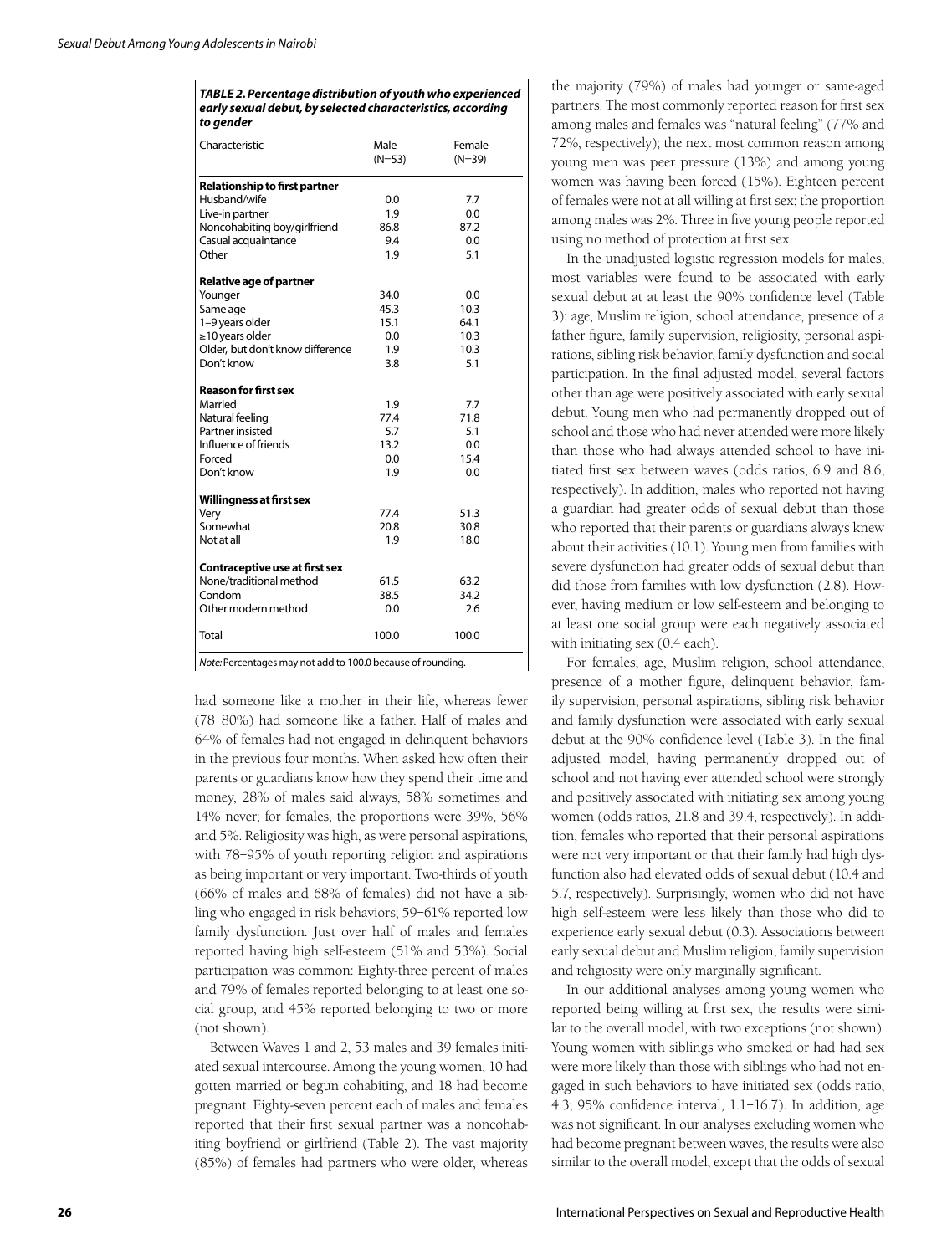| TABLE 3. Crude and adjusted odds ratios (and 95% confidence intervals) from logistic regression analyses identifying associa- |
|-------------------------------------------------------------------------------------------------------------------------------|
| tions between selected characteristics and early sexual debut, by gender                                                      |

| Characteristic                                      | Male                                                    |                                            | Female                                      |                                            |  |
|-----------------------------------------------------|---------------------------------------------------------|--------------------------------------------|---------------------------------------------|--------------------------------------------|--|
|                                                     | Crude odds ratio                                        | Adjusted odds ratio                        | Crude odds ratio                            | Adjusted odds ratio                        |  |
| Age at Wave 1                                       | $1.87(1.49 - 2.36)$ ***                                 | $1.6(1.21 - 2.10)$ ***                     | $1.7(1.31 - 2.20)$ ***                      | $1.62(1.11 - 2.38)^{*}$                    |  |
| <b>Residence</b>                                    |                                                         |                                            |                                             |                                            |  |
| Korogocho (ref)                                     | 1.00                                                    | 1.00                                       | 1.00                                        | 1.00                                       |  |
| Viwandani                                           | $0.89(0.51 - 1.56)$                                     | $1.01(0.47 - 2.15)$                        | $0.76(0.40 - 1.46)$                         | $1.57(0.58 - 4.23)$                        |  |
| <b>Muslim</b>                                       |                                                         |                                            |                                             |                                            |  |
| No (ref)                                            | 1.00                                                    | 1.00                                       | 1.00                                        | 1.00                                       |  |
| Yes                                                 | $0.39(0.14 - 1.11)$ <sup>+</sup>                        | $0.51(0.15 - 1.71)$                        | $0.16(0.02 - 1.20)$ <sup>+</sup>            | $0.04(0.00 - 1.32)$ <sup>+</sup>           |  |
| <b>School attendance</b>                            |                                                         |                                            |                                             |                                            |  |
| Always in school (ref)                              | 1.00                                                    | 1.00                                       | 1.00                                        | 1.00                                       |  |
| Dropped out                                         | 10.31 (5.05-21.05)***                                   | $6.87(2.84 - 16.57)$ ***                   | 19.25 (8.09-45.81)***                       | 21.77 (7.44-63.71)***                      |  |
| Restarted                                           | $2.88(0.81 - 10.30)$                                    | $1.77(0.43 - 7.24)$                        | 1.91 (0.24–15.46)                           | 3.67 (0.37-36.12)                          |  |
| Never in school                                     | 15.84 (6.58-38.13)***                                   | 8.62 (2.80-26.48)***                       | 40.62 (15.15-108.90)***                     | 39.35 (9.75-158.76)***                     |  |
| Is there anyone like a father in your life?         |                                                         |                                            |                                             |                                            |  |
| Yes (ref)                                           | 1.00                                                    | 1.00                                       | 1.00                                        | 1.00                                       |  |
| No                                                  | 3.98 (1.24-12.81)*                                      | $0.81(0.36 - 1.84)$                        | 3.68 (0.75-17.93)                           | $1.8(0.64 - 5.01)$                         |  |
| Is there anyone like a mother in your life?         |                                                         |                                            |                                             |                                            |  |
| Yes (ref)                                           | 1.00                                                    | 1.00                                       | 1.00                                        | 1.00                                       |  |
| No                                                  | $1.44(0.77 - 2.70)$                                     | $3.28(0.65 - 16.64)$                       | $2.36(1.18 - 4.69)^{*}$                     | $0.73(0.03 - 17.04)$                       |  |
| <b>Delinquent behavior</b>                          |                                                         |                                            |                                             |                                            |  |
| Never (ref)                                         | 1.00                                                    | 1.00                                       | 1.00                                        | 1.00                                       |  |
| $\geq$ once                                         | $1.29(0.73 - 2.28)$                                     | $1.1(0.53 - 2.28)$                         | $2.21(1.15 - 4.24)^*$                       | $1.87(0.71 - 4.91)$                        |  |
|                                                     |                                                         |                                            |                                             |                                            |  |
| <b>Family supervision</b>                           | 1.00                                                    | 1.00                                       | 1.00                                        | 1.00                                       |  |
| Always (ref)<br>Sometimes                           | $1.52(0.70 - 3.30)$                                     | $1.21(0.46 - 3.15)$                        | $2.16(0.95 - 4.90)$ <sup>+</sup>            | $0.92(0.30 - 2.83)$                        |  |
| Never                                               | $2.99(1.21 - 7.41)^*$                                   | 1.52 (0.48-4.84)                           | 7.21 (2.30-22.58)***                        | 4.97 (0.90-27.51) <sup>+</sup>             |  |
| No guardian                                         | 14.76 (3.37-64.56)***                                   | 10.05 (1.26-80.26)*                        | 27.62 (1.58-482.45)*                        | $1.13(0.01 - 127.21)$                      |  |
|                                                     |                                                         |                                            |                                             |                                            |  |
| Religiosity<br>Important/very important (ref)       | 1.00                                                    | 1.00                                       | 1.00                                        | 1.00                                       |  |
| Somewhat/not important                              | $1.28(0.57 - 2.85)$                                     | $1.33(0.50 - 3.57)$                        | $0.58(0.17 - 1.93)$                         | $0.17(0.02 - 1.31)$                        |  |
| No religion                                         | $2.80(1.26 - 6.23)^{*}$                                 | $1.62(0.58 - 4.51)$                        | na                                          | na                                         |  |
|                                                     |                                                         |                                            |                                             |                                            |  |
| <b>Personal aspirations</b><br>Very important (ref) | 1.00                                                    | 1.00                                       | 1.00                                        | 1.00                                       |  |
| Quite/not important                                 | $2.21(0.88 - 5.54)$                                     | $0.99(0.29 - 3.34)$                        | $6.22(2.56 - 15.09)$ ***                    | 10.39 (1.92-56.35)**                       |  |
|                                                     |                                                         |                                            |                                             |                                            |  |
| <b>Parental support</b><br>> half the time (ref)    |                                                         |                                            |                                             |                                            |  |
| < half the time                                     | 1.00<br>$1.46(0.75 - 2.84)$                             | na<br>na                                   | 1.00<br>$0.62(0.24 - 1.52)$                 | na<br>na                                   |  |
| No parents                                          | $6.2(1.10-34.93)$ ***                                   | na                                         | $2.33(0.22 - 24.40)$                        | na                                         |  |
|                                                     |                                                         |                                            |                                             |                                            |  |
| Sibling risk behavior                               |                                                         |                                            |                                             |                                            |  |
| No smoking or sex (ref)                             | 1.00                                                    | 1.00                                       | 1.00                                        | 1.00                                       |  |
| Smoking/sex<br>Don't know                           | $2.09(0.94 - 4.66)$ <sup>+</sup><br>$1.61(0.81 - 3.20)$ | $1.63(0.57 - 4.70)$<br>$1.99(0.85 - 4.63)$ | 4.78 (2.09-10.91)***<br>$1.27(0.55 - 2.96)$ | $1.89(0.55 - 6.56)$<br>$0.78(0.24 - 2.55)$ |  |
| No sibling                                          | $2.09(0.59 - 7.48)$                                     | 2.49 (0.54–11.55)                          | 1.91 (0.23–15.66)                           | $0.9^{\circ}$ (0.05-14.88)                 |  |
|                                                     |                                                         |                                            |                                             |                                            |  |
| <b>Family dysfunction</b><br>Low (ref)              | 1.00                                                    | 1.00                                       | 1.00                                        | 1.00                                       |  |
| Middle                                              | $1.65(0.88 - 3.12)$                                     | 1.68 (0.79-3.59)                           | 1.85 (0.88-3.89)                            | 1.18 (0.39-3.62)                           |  |
| High                                                | $3.14(1.45 - 6.81)$ **                                  | $2.83(1.02 - 7.87)^*$                      | 3.97 (1.66-9.50)**                          | $5.66(1.52 - 21.11)$ **                    |  |
|                                                     |                                                         |                                            |                                             |                                            |  |
| Self-esteem<br>High (ref)                           | 1.00                                                    | 1.00                                       | 1.00                                        | 1.00                                       |  |
| Medium/low                                          | $0.94(0.54 - 1.65)$                                     | $0.36(0.17 - 0.77)$ **                     | $1.09(0.57 - 2.09)$                         | $0.34(0.13 - 0.91)^{*}$                    |  |
|                                                     |                                                         |                                            |                                             |                                            |  |
| <b>Social participation</b>                         | 1.00                                                    | 1.00                                       |                                             | 1.00                                       |  |
| No groups (ref)<br>$\geq$ 1 groups                  | $0.44(0.24 - 0.83)$ *                                   | $0.39(0.18 - 0.84)$ *                      | 1.00<br>$1.22(0.52 - 2.83)$                 | $1.24(0.38 - 4.05)$                        |  |
|                                                     |                                                         |                                            |                                             |                                            |  |

\*p<0.05. \*\*p<0.01. \*\*\*p<0.001. †p<0.1. *Notes*: ref=reference group. na=not applicable. Religiosity measures respondents' perception of the importance of God, prayer, and religious teachings and beliefs. Personal aspirations measures respondents' perception of the importance of their finishing secondary school, going to university and having a good job. Self-esteem measures respondents' feelings of how well they get along with peers and live up to others' expectations of them, how able they are to do well in school, how attractive they are and how satisfied they are with themselves overall.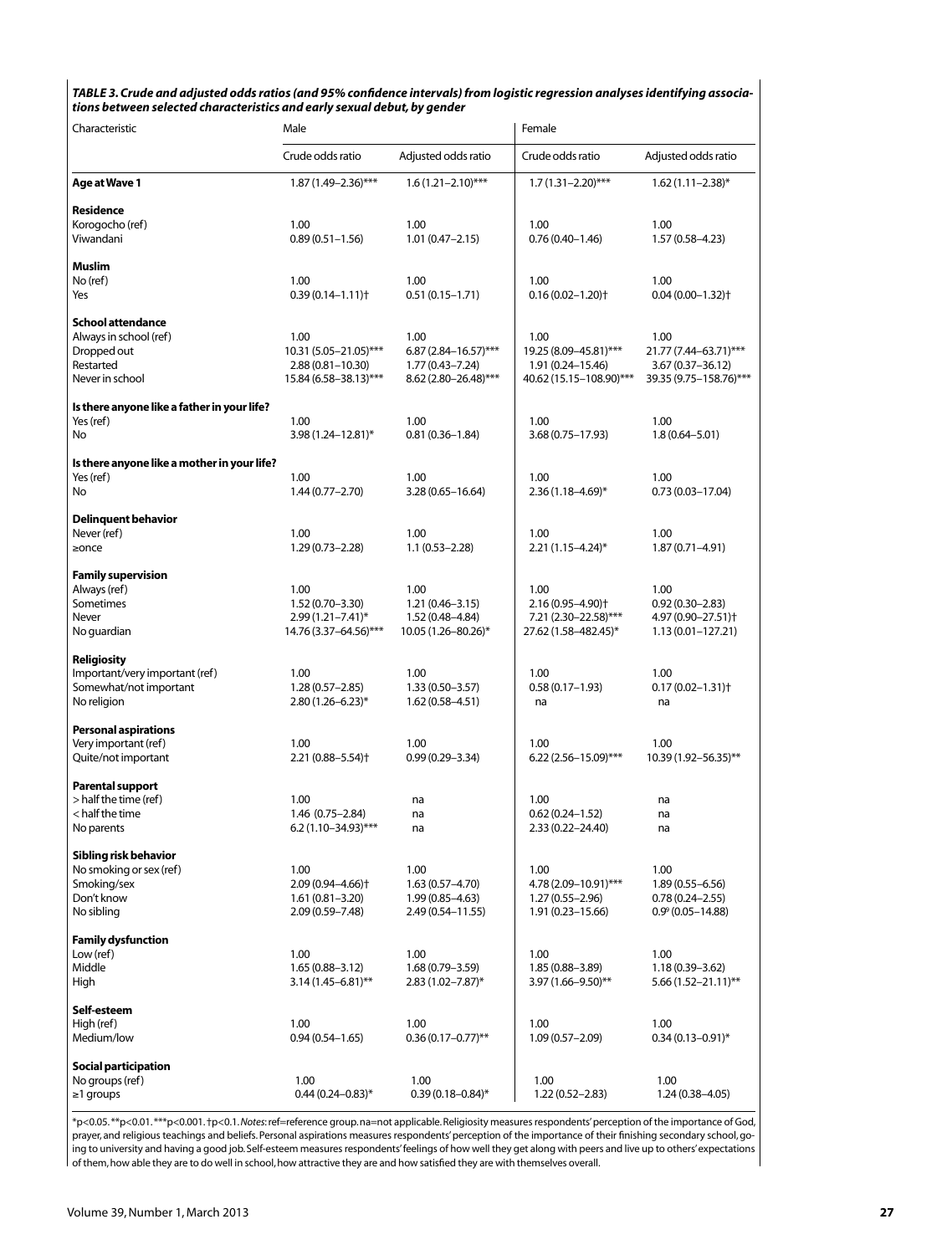debut among those who had permanently dropped out of school were lower (8.7); the odds of sexual debut among those who had never attended school were the same.

# **DISCUSSION**

Early sexual debut exposes adolescents to numerous negative sexual and reproductive health outcomes that can impair positive development.<sup>4,5,9</sup> Although the drivers of sexual behavior among older adolescents and young adults have been widely studied in Sub-Saharan Africa, there is a dearth of information on sexual behavior among very young adolescents. To our knowledge, this study is the first to examine a wide range of social, demographic and psychosocial predictors of sexual debut among 12–16-year-olds using a prospective design and, therefore, it advances the literature on sexual behavior among young adolescents.

Overall, we found that the factors associated with early sexual debut within the high-risk environment of the slums appear to be similar to those in more favorable settings. For example, severe family dysfunction was a predictor of sexual debut for males and females. Previous studies in the United States have shown that women who experience severe family dysfunction or adverse life experiences are more likely than others to initiate sexual intercourse by age 15.44 Also, our finding that 15% of females reported force as the dominant reason for first sex is similar to the finding that 14% of young women in Uganda had been coerced at their first sexual experience.<sup>42</sup> Sexual coercion and family dysfunction are likely to be underreported in surveys.<sup>45</sup>

Among males only, lack of parental supervision was a predictor of early sexual debut. Previous studies have shown that parental monitoring is associated with a delay in first sex. $46-48$  It is unclear whether there are programs that work best to increase parental involvement in reducing risk behaviors among adolescents. Religion, religiosity and aspirations were marginal predictors of early sexual debut among females only, which can be explained by genderspecific moral codes and the fact that females have potentially more to lose from engagement in sexual relationships. The influence of religiosity is consistent with findings from the United States.<sup>49</sup> The impact of young women's aspirations for schooling and employment has potentially important policy implications. Policies and programs that encourage such aspirations and provide better employment opportunities for females are likely to reduce early sexual debut.

Social participation was negatively associated with early sexual debut among males, but was not associated with debut timing among females. In this population, the vast majority of adolescents reported involvement with at least one group, and almost half reported involvement with two or more. Participation in largely secular communal activities has been little studied in developing countries; however, the literature suggests that such activity is protective against behaviors such as substance use, early sexual behavior and delinquency, by providing exposure to positive

role models and social networks that encourage conventional or positive social behaviors.<sup>9,50</sup> The nonsignificant finding among females is puzzling and needs to be further investigated. Even so, efforts to curb early sexual debut among young adolescents living in resource-poor and high-risk settings might have success by increasing participation in such social activities.

Our most surprising result was the association in the adjusted model (but not the unadjusted one) between self-esteem and early sexual debut among females, as well as males. It appears that adolescents who perceived themselves to be attractive and were the most socially confident were more likely than others to become sexually active at an early age. This is surprising, as one would expect young women with high self-esteem to be in control and able to make healthy choices in terms of their sexual behavior and thus able to resist the pressures to engage in early sex. For males, this situation could be related to the fact that their sexual prowess is often socially endorsed. Therefore, those with high self-esteem might be more likely to "take advantage" of this endorsement and initiate sex as early as they can.

The most important finding, perhaps, is that school appears to protect both males and females against early sexual debut. Previous studies conducted in several Sub-Saharan African countries have shown that young people enrolled in school are less likely than those not in school to report sexual activity.<sup>46,51,52</sup> It could be argued that the association of early sexual debut with having never been in school or having dropped out among young women may reflect greater dropout rates due to pregnancy and underrepresentation of sexually experienced females. Yet, even when we excluded young women who became pregnant between waves, these variables were associated. Efforts to increase access to quality schools for all children and to reduce dropouts may, therefore, have direct or indirect effects on improving health outcomes. Indeed, one recent study in rural Zimbabwe provides modest support for the hypothesis that schooling protects against HIV infection.<sup>53</sup>

#### **Limitations**

Findings from this study should be interpreted in light of several limitations. First, we could not control for potential confounding variables that may jointly influence some of the independent variables and early sexual debut, as they were not collected during the survey. Another limitation is the loss to follow-up between waves, which reduced sample size; however, apart from a higher rate of follow-up among Muslims and, for males, a lower rate of follow-up among those not currently in school, those followed up appeared to be similar to those who were not followed up. We would expect this not to have a significant effect on our analysis. In addition, the study relied on self-reported information on sexual debut, which is subject to bias. Also, only a small number of respondents reported first sexual intercourse between waves, which resulted in lower precision and explains the wide confidence intervals observed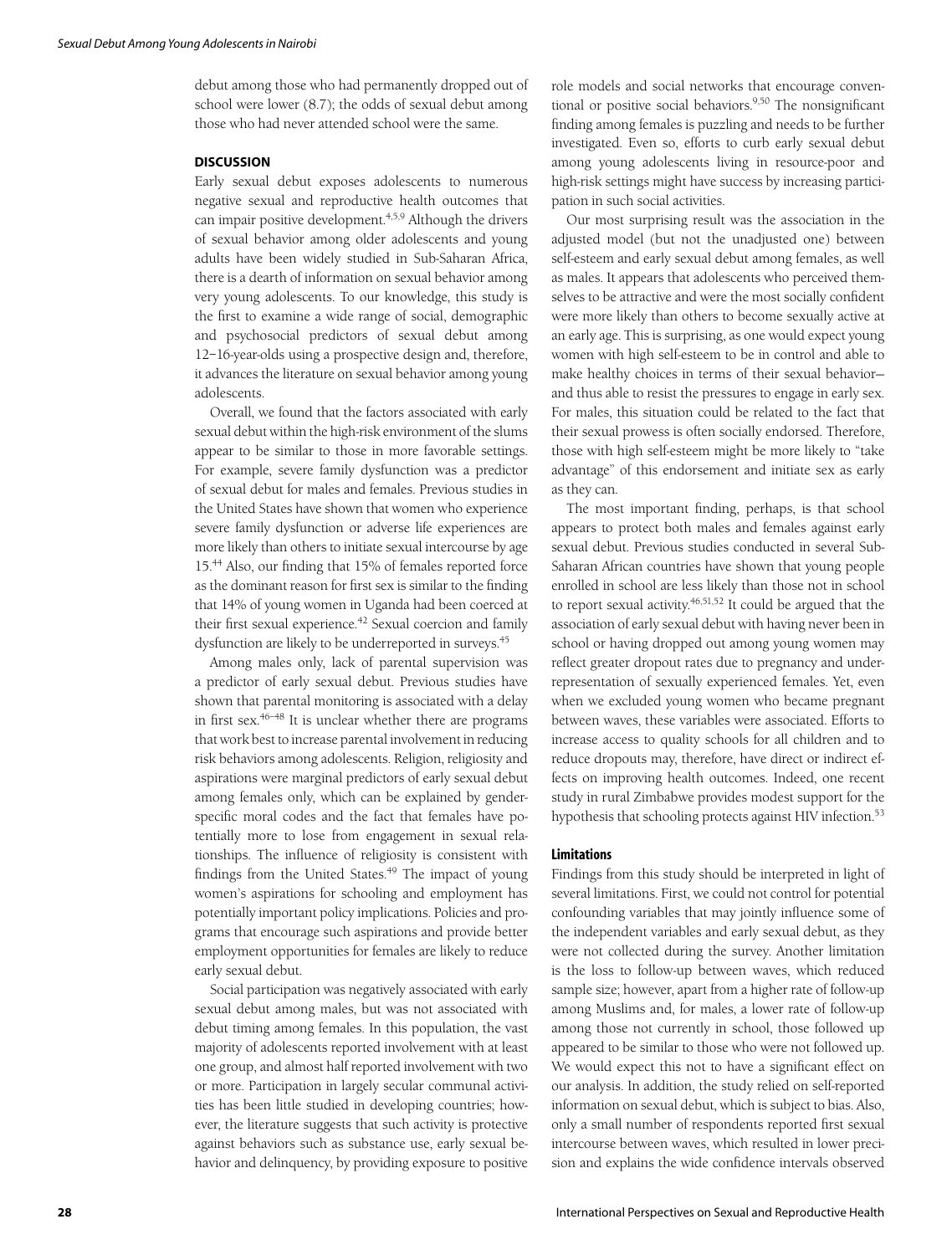for study estimates. Finally, our dependent variable—early sexual debut—is problematic to objectively define, as one would wonder how young is too early? We define early as younger than 18, which is the median age at first sex in the area. We repeated the analysis restricting our sample to 12–15-year-olds at Wave 1, who would then be younger than 17 at sexual debut, and although our sample size was dramatically reduced, the results were the same as those presented.

These limitations notwithstanding, the study's prospective design increases our confidence in the causal pathways leading to early sexual debut among 12–16-year-olds, who are often "forgotten" in studies on adolescents' sexual and reproductive health in Sub-Saharan Africa. Therefore, this study makes a significant contribution to the literature on sexual behavior among young adolescents by shedding light on some key demographic and psychosocial predictors of sexual debut among this group.

#### **REFERENCES**

**1.** Glasier A et al., Sexual and reproductive health: a matter of life and death, *Lancet,* 2006, 368(9547):1595–1607.

**2.** United Nations Population Fund (UNFPA), *Sexual and Reproductive Health for All: Reducing Poverty, Advancing Development and Protecting Human Rights*, New York: UNFPA, 2010.

**3.** Lloyd CB et al., eds., *Growing Up Global: The Changing Transitions to Adulthood in Developing Countries*, Washington, DC: National Academies Press, 2005.

**4.** Patton GC et al., Global patterns of mortality in young people: a systematic analysis of population health data, *Lancet,* 2009, 374(9693):881–892.

**5.** Gupta N and Mahy M, Sexual initiation among adolescent girls and boys: trends and differentials in Sub-Saharan Africa, *Archives of Sexual Behavior,* 2003, 32(1):41–53.

**6.** Conde-Agudelo A, Belizan JM and Lammers C, Maternal-perinatal morbidity and mortality associated with adolescent pregnancy in Latin America: cross-sectional study, *American Journal of Obstetrics & Gynecology,* 2004, 192(2):342–349.

**7.** Zabin LS and Kiragu K, The health consequences of adolescent sexual and fertility behavior in sub-Saharan Africa, *Studies in Family Planning,* 1998, 29(2):210–232.

**8.** Mensch BS, Singh S and Casterline JB, Trends in the timing of first marriage among men and women in the developing world, in: Lloyd CB et al., eds. *Growing Up Global: The Changing Transitions to Adulthood in Developing Countries*, Washington, DC: National Academies Press, 2005, pp. 118–171.

**9.** Singh S, Adolescent childbearing in developing countries: a global review, *Studies in Family Planning,* 1998, 29(2):117–136.

**10.** Gipson JD, Koenig MA and Hindin MJ, The effects of unintended pregnancy on infant, child, and parental health: a review of the literature, *Studies in Family Planning,* 2008, 39(1):18–38.

**11.** World Health Organization (WHO), *The Sexual and Reproductive Health of Younger Adolescents: Research Issues in Developing Countries*, Geneva: WHO, 2011.

**12.** Okonofua F, New research findings on adolescent reproductive health in Africa, *African Journal of Reproductive Health,* 2007, 11(3):7– 12.

**13.** Bankole A et al., Sexual behavior, knowledge and information sources of very young adolescents in four Sub-Saharan African countries, *African Journal of Reproductive Health,* 2007, 11(3):28–43.

**14.** Neema S, Musisi N and Kibombo R, *Adolescent Sexual and Reproductive Health in Uganda: A Synthesis of Research Evidence,*

Occasional Report, New York: The Alan Guttmacher Institute, 2004, No. 14.

**15.** Munthali AC, Chimbiri A and Zulu EM, *Adolescent Sexual and Reproductive Health in Malawi: A Synthesis of Research Evidence,* Occasional Report, New York: The Alan Guttmacher Institute, 2004, No. 15.

**16.** Guiella G, *Santé Sexuelle et de la Reproduction des Jeunes au Burkina Faso: Un Etat des Lieux,* Occasional Report, New York: The Alan Guttmacher Institute, 2004, No. 12.

**17.** Awusabo-Asare K et al., *Adolescent Sexual and Reproductive Health in Ghana: Results from the 2004 National Survey of Adolescents,* Occasional Report, New York: Guttmacher Institute, 2006, No. 22.

**18.** Zulu EM, Dodoo FN and Chika-Ezeh A, Sexual risk-taking in the slums of Nairobi, Kenya, 1993-8, *Population Studies,* 2002, 56(3):311– 323.

**19.** African Population and Health Research Center (APHRC), *Population and Health Dynamics in Nairobi's Informal Settlements: Report of the Nairobi Cross-sectional Slums Survey (NCSS) 2000,* Nairobi: APHRC, 2002.

**20.** Costa FM et al., The role of social contexts in adolescence: context protection and context risk in the United States and China, *Applied Developmental Science,* 2005, 9(2):67–85.

**21.** Jessor R, Risk behavior in adolescence: a psychosocial framework for understanding and action, *Journal of Adolescent Health,* 1991, 12(8): 597–605.

**22.** Jessor R, Turbin MS and Costa FM, Protective factors in adolescent health behavior, *Journal of Personality and Social Psychology,* 1998, 75(3):788–800.

**23.** Jessor R et al., Adolescent problem behavior in China and the United States: a cross-national study of psychosocial protective factors, *Journal of Research on Adolescence,* 2003, 13(3):329–360.

**24.** Jessor SL and Jessor R, Transition from virginity to nonvirginity among youth: a social-psychological study over time, *Developmental Psychology,* 1975, 11(4):473–484.

**25.** Jessor R, Description versus explanation in cross-national research on adolescence, *Journal of Adolescent Health,* 2008, 43(6):527–528.

**26.** Jessor R, Costa FM and Turbin MS, *Adolescent Health and Development Questionnaire: Institute of Behavioral Sciences,* Boulder, CO: University of Colorado, 2002, <http://www.colorado.edu/ibs/jessor/ questionnaires/questionnaire\_ahdq3.pdf>, accessed July 28, 2009.

**27.** Jessor R et al., Protective factors in adolescent problem behavior: moderator effects and developmental change, *Developmental Psychology,* 1995, 31(6):923–933.

**28.** Vazsonyi AT et al., A test of Jessor's problem behavior theory in a Eurasian and a Western European developmental context, *Journal of Adolescent Health,* 2008, 43(6):555–564.

**29.** Kabiru CW et al., Transition into first sex among adolescents in slum and non-slum communities in Nairobi, Kenya, *Journal of Youth Studies,* 2010, 13(4):453–471.

**30.** Ndugwa RP et al., Adolescent problem behavior in Nairobi's informal settlements: applying problem behavior theory in Sub-Saharan Africa, *Journal of Urban Health,* 2011, 88(Suppl. 2):S298–S317.

**31.** Jessor R, Turbin MS and Costa FM, Risk and protection in successful outcomes among disadvantaged adolescents, *Applied Developmental Science,* 1998, 2(4):194–208.

**32.** Spencer JM et al., Self-esteem as a predictor of initiation of coitus in young adolescents, *Pediatrics,* 2002, 109(4):581–584.

**33.** Zulu EM et al., Overview of migration, poverty and health dynamics in Nairobi City's slum settlements, *Journal of Urban Health,* 2011, 88(Suppl. 2):S185–S199.

**34.** Emina J et al., Monitoring of health and demographic outcomes in poor urban settlements: evidence from the Nairobi Urban Health and Demographic Surveillance System, *Journal of Urban Health,* 2011, 88(Suppl. 2):S200–S218.

**35.** Fotso JC, Ezeh A and Oronje R, Provision and use of maternal health services among urban poor women in Kenya: what do we know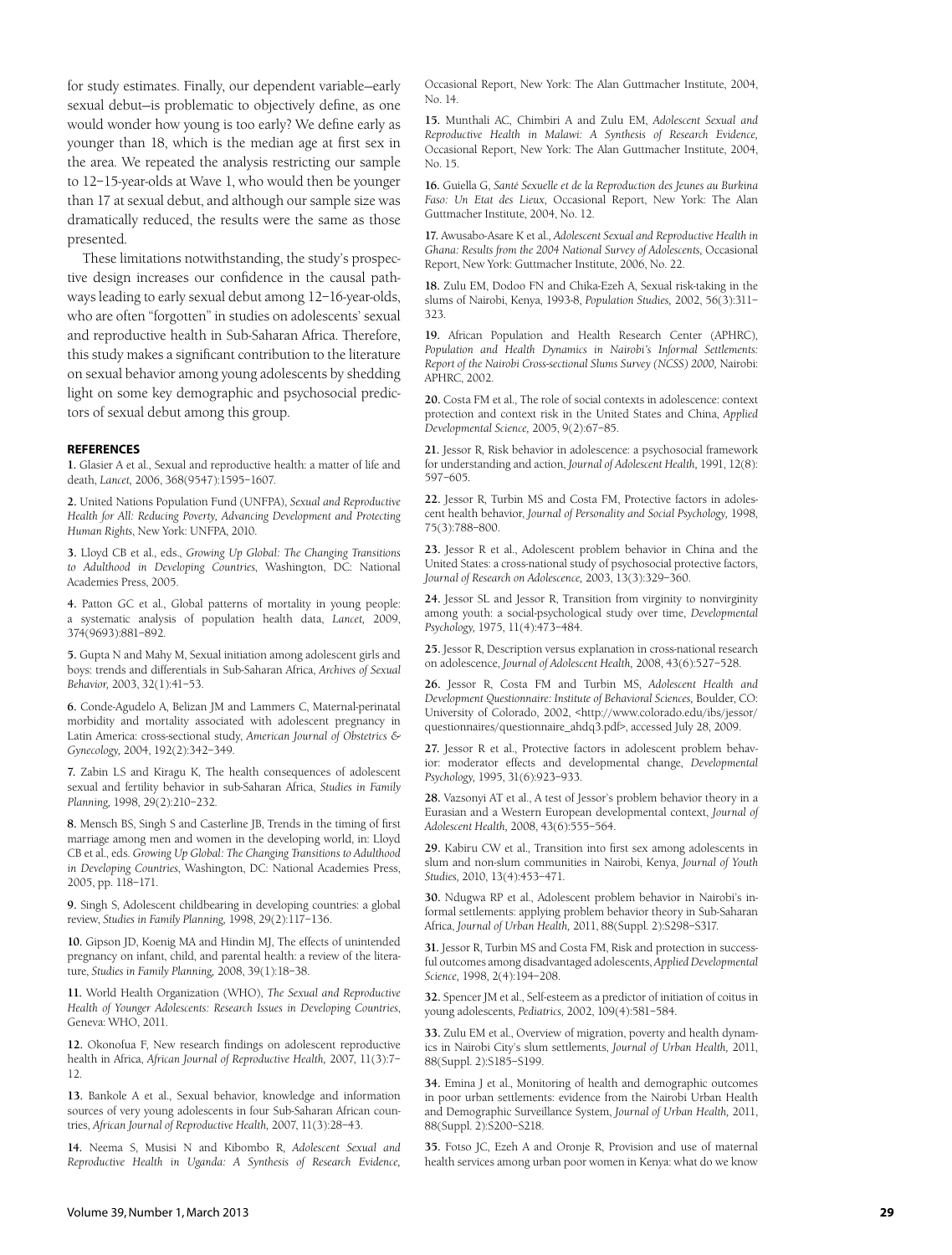and what can we do? *Journal of Urban Health,* 2008, 85(3):428–442.

**36.** Fotso JC et al., What does access to maternal care mean among the urban poor? Factors associated with use of appropriate maternal health services in the slum settlements of Nairobi, Kenya, *Maternal and Child Health Journal,* 2009, 13(1):130–137.

**37.** APHRC, *Policy and Program Issues Emerging from APHRC's Education Research in Urban Informal Settlements of Nairobi, Kenya*, Occasional Report, Nairobi, Kenya: APHRC, 2008, No. 2.

**38.** Ezeh AC, Kodzi I and Emina J, Reaching the urban poor with family planning services, *Studies in Family Planning,* 2010, 41(2):109–116.

**39.** Beguy D et al., Timing and sequencing of events marking the transition to adulthood in two informal settlements in Nairobi, Kenya, *Journal of Urban Health,* 2011, 88(Suppl. 2):S318–S340.

**40.** Kabiru CW et al., HIV/AIDS among youth in urban informal (slum) settlements in Kenya: what are the correlates of and motivations for HIV testing? *BMC Public Health,* 2011, 11(1):685.

**41.** Kenya National Bureau of Statistics (KNBS) and ICF Macro, *Kenya Demographic and Health Survey 2008–09,* Calverton, MD, USA: KNBS and ICF Macro, 2010.

**42.** Koenig MA et al., Coerced first intercourse and reproductive health among adolescent women in Rakai, Uganda, *International Family Planning Perspectives,* 2004, 30(4):156–163.

**43.** Crocker L and Algina J, *Introduction to Classical and Modern Test Theory*, Belmont, CA: Wadsworth, 1986.

**44.** Hillis SD et al., Adverse childhood experiences and sexual risk behaviors in women: a retrospective cohort study, *Family Planning Perspectives,* 2001, 33(5):206–211.

**45.** Jewkes R and Abrahams N, The epidemiology of rape and sexual coercion in South Africa: an overview, *Social Science & Medicine,* 2002, 55(7):1231–1244.

**46.** Babalola S, Tambashe BO and Vondrasek C, Parental factors and sexual risk-taking among young people in Côte d'Ivoire, *African Journal of Reproductive Health,* 2005, 9(1):49–65.

**47.** Biddlecom A, Awusabo-Asare K and Bankole A, Role of parents in adolescent sexual activity and contraceptive use in four African countries, *International Perspectives on Sexual and Reproductive Health,* 2009, 35(2):72–81.

**48.** Huebner AJ and Howell LW, Examining the relationship between adolescent sexual risk-taking and perceptions of monitoring, communication, and parenting styles, *Journal of Adolescent Health,* 2003, 33(2):71–78.

**49.** Rostosky SS et al., The impact of religiosity on adolescent sexual behavior: a review of the evidence, *Journal of Adolescent Research,* 2004, 19(6):677–697.

**50.** Ramirez-Valles J, Zimmerman MA and Newcomb MD, Sexual risk behavior among youth: modeling the influence of prosocial activities and socioeconomic factors, *Journal of Health and Social Behavior,* 1998, 39(3):237–253.

**51.** Ajayi AA et al., Adolescent sexuality and fertility in Kenya: a survey of knowledge, perceptions, and practices, *Studies in Family Planning,* 1991, 22(4):205–216.

**52.** Kaufman CE et al., Communities, opportunities, and adolescents' sexual behavior in KwaZulu-Natal, South Africa, *Studies in Family Planning,* 2004, 35(4):261–274.

**53.** Hallfors D et al., Supporting adolescent orphan girls to stay in school as HIV risk prevention: evidence from a randomized controlled trial in Zimbabwe, *American Journal of Public Health,* 2011, 101(6):1082–1088.

#### **RESUMEN**

**Contexto:** *Es necesario entender mejor los diferentes factores sociales, psicosociales y conductuales asociados con la actividad sexual de los adolescentes jóvenes en varios entornos del África subsahariana.*

**Métodos:** *Los datos fueron obtenidos a partir de las Etapas 1 (2007–2008) y 2 (2009) del estudio de Transición a la edad adulta, que recolectó información sobre factores clave en la transición a la edad adulta y sobre las características sociales, demográficas y psicosociales de hombres y mujeres jóvenes que vivían en dos asentamientos informales en Nairobi, Kenia. A través de un análisis de regresión logística, se examinaron las variables asociadas con la experiencia del debut sexual, en la Etapa 2, de los jóvenes que tenían 12–16 años y eran sexualmente inexpertos en la Etapa 1.*

**Resultados:** *De los 1.754 jóvenes de la muestra, 92 experimentaron su debut sexual entre las dos etapas de la encuesta. Tanto para los hombres como para las mujeres, el debut sexual demostró estar asociado con el hecho de haber abandonado la escuela definitivamente (cociente de probabilidad de 6,9 y 21,8 respectivamente), de no haber asistido nunca a la escuela (8,6 y 39,4) y de haber experimentado una seria disfunción familiar (2,8 y 5,7 respectivamente). La falta de supervisión por parte de los padres demostró ser un factor de predicción del debut sexual solamente entre los hombres (10,1), mientras que la falta de aspiraciones lo fue solamente entre las mujeres (10,4). Sorprendentemente, tanto las mujeres como los hombres jóvenes que no tenían alta autoestima mostraron una menor probabilidad de tener su primera relación sexual entre las etapas de la encuesta (0,4 y 0,3) que quienes sí la tenían.*

**Conclusiones:** *Los hallazgos del estudio subrayan la importancia de la disfunción familiar, la supervisión de los padres, la participación cívica y la autoestima como determinantes de la conducta sexual en este grupo de edad. Es necesario realizar estudios adicionales para elucidar cómo se puede abordar estos factores en los programas de prevención dirigidos a jóvenes adolescentes.*

# **RÉSUMÉ**

**Contexte:** *Il existe un besoin de mieux comprendre les divers facteurs sociaux, psychosociaux et comportementaux associés à l'activité sexuelle des jeunes adolescents dans divers contextes d'Afrique subsaharienne.*

**Méthodes:** *Les données proviennent des vagues 1 (2007– 2008) et 2 (2009) de l'étude Transition to Adulthood, basée sur l'information collectée sur les marqueurs clés de la transition vers l'âge adulte et les caractéristiques sociales, démographiques et psychosociales des jeunes hommes et femmes vivant dans deux quartiers marginaux de Nairobi (Kenya). L'étude procède par analyses de régression logistique pour examiner les variables associées à l'expérience des premiers rapports sexuels à la vague 2 parmi les jeunes âgés de 12 à 16 ans sans expérience sexuelle à la vague 1.*

**Résultats:** *Des 1.754 jeunes compris dans l'échantillon, 92 avaient vécu leurs premiers rapports sexuels entre les deux*  vagues de l'enquête. Chez les garçons comme chez les filles, *le moment des premiers rapports sexuels est associé positivement à la déscolarisation permanente (OR, 6,9 et 21,8, respectivement), à l'absence totale de scolarisation (8,6 et 39,4) et à l'expérience d'un grave dysfonctionnement familial (2,8 et 5,7). L'absence de surveillance parentale ne s'avère un prédicteur de premiers rapports que du côté masculin (10,1),*